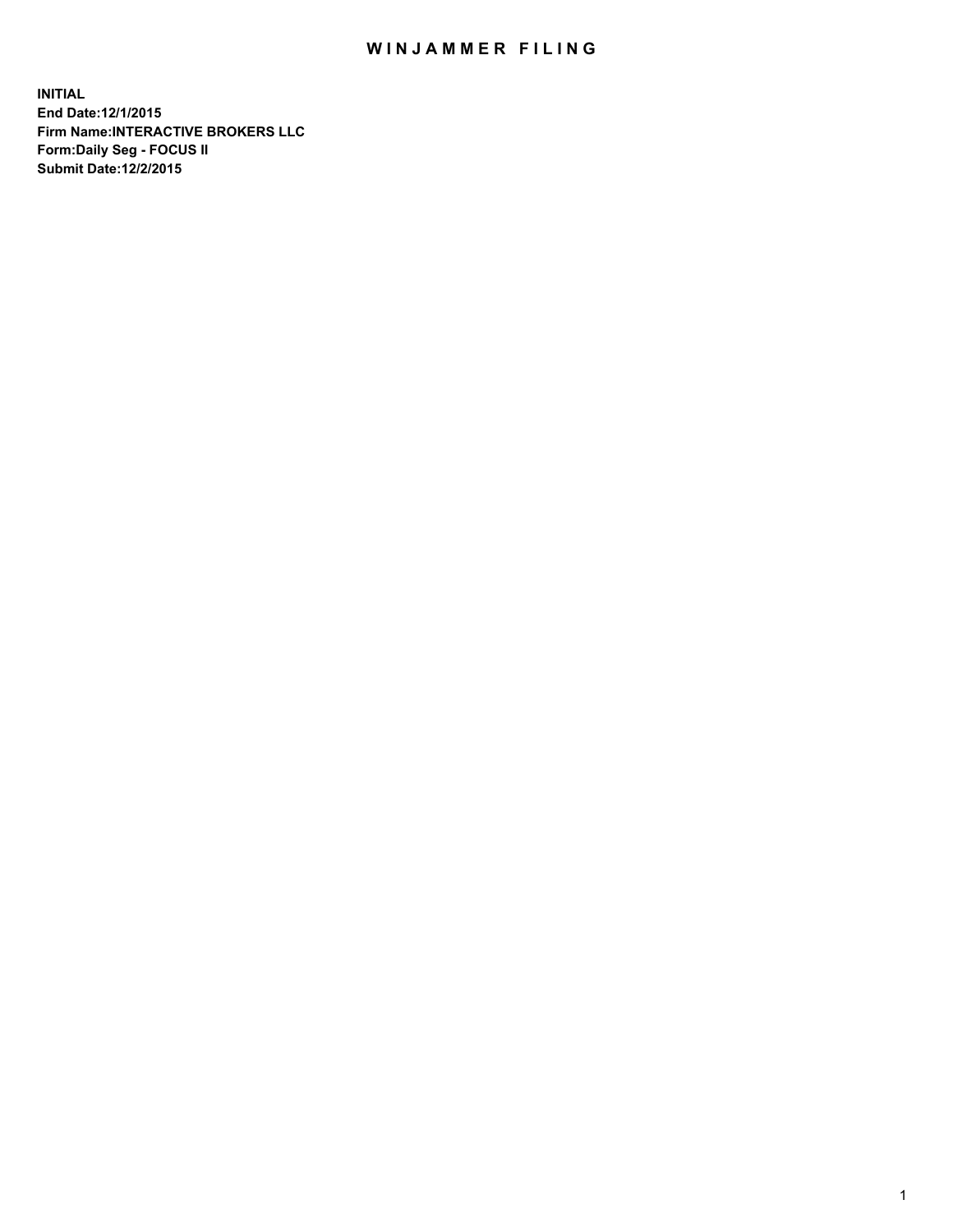## **INITIAL End Date:12/1/2015 Firm Name:INTERACTIVE BROKERS LLC Form:Daily Seg - FOCUS II Submit Date:12/2/2015 Daily Segregation - Cover Page**

| Name of Company<br><b>Contact Name</b><br><b>Contact Phone Number</b><br><b>Contact Email Address</b>                                                                                                                                                                                                                          | <b>INTERACTIVE BROKERS LLC</b><br><b>Alex Parker</b><br>203-618-7738<br>aparker@interactivebrokers.com |
|--------------------------------------------------------------------------------------------------------------------------------------------------------------------------------------------------------------------------------------------------------------------------------------------------------------------------------|--------------------------------------------------------------------------------------------------------|
| FCM's Customer Segregated Funds Residual Interest Target (choose one):<br>a. Minimum dollar amount: ; or<br>b. Minimum percentage of customer segregated funds required:% ; or<br>c. Dollar amount range between: and; or<br>d. Percentage range of customer segregated funds required between:% and%.                         | <u>0</u><br><u>155,000,000 245,000,000</u><br>00                                                       |
| FCM's Customer Secured Amount Funds Residual Interest Target (choose one):<br>a. Minimum dollar amount: ; or<br>b. Minimum percentage of customer secured funds required:%; or<br>c. Dollar amount range between: and; or<br>d. Percentage range of customer secured funds required between: % and %.                          | <u>0</u><br>80,000,000 120,000,000<br>0 <sub>0</sub>                                                   |
| FCM's Cleared Swaps Customer Collateral Residual Interest Target (choose one):<br>a. Minimum dollar amount: ; or<br>b. Minimum percentage of cleared swaps customer collateral required:% ; or<br>c. Dollar amount range between: and; or<br>d. Percentage range of cleared swaps customer collateral required between:% and%. | <u>0</u><br>0 <sub>0</sub><br><u>0 0</u>                                                               |

Attach supporting documents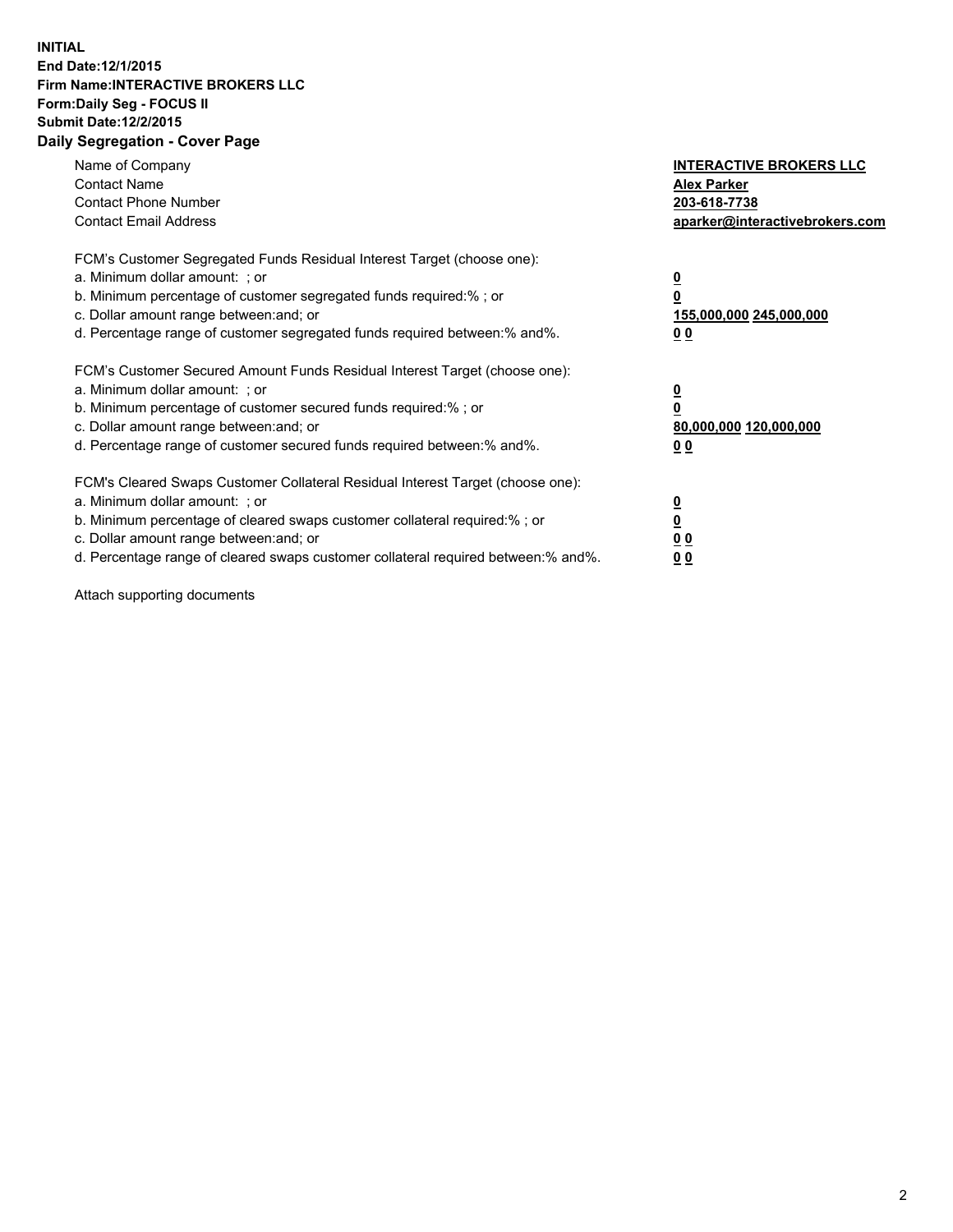## **INITIAL End Date:12/1/2015 Firm Name:INTERACTIVE BROKERS LLC Form:Daily Seg - FOCUS II Submit Date:12/2/2015 Daily Segregation - Secured Amounts**

|     | Daily Jegregation - Jeculed Aniounts                                                                       |                                  |
|-----|------------------------------------------------------------------------------------------------------------|----------------------------------|
|     | Foreign Futures and Foreign Options Secured Amounts                                                        |                                  |
|     | Amount required to be set aside pursuant to law, rule or regulation of a foreign                           | $0$ [7305]                       |
|     | government or a rule of a self-regulatory organization authorized thereunder                               |                                  |
| 1.  | Net ledger balance - Foreign Futures and Foreign Option Trading - All Customers                            |                                  |
|     | A. Cash                                                                                                    | 314, 142, 206 [7315]             |
|     | B. Securities (at market)                                                                                  | $0$ [7317]                       |
| 2.  | Net unrealized profit (loss) in open futures contracts traded on a foreign board of trade                  | 13,061,151 [7325]                |
| 3.  | Exchange traded options                                                                                    |                                  |
|     | a. Market value of open option contracts purchased on a foreign board of trade                             | <b>15,573</b> [7335]             |
|     | b. Market value of open contracts granted (sold) on a foreign board of trade                               | -25,825 [7337]                   |
| 4.  | Net equity (deficit) (add lines 1.2. and 3.)                                                               | 327,193,105 [7345]               |
| 5.  | Account liquidating to a deficit and account with a debit balances - gross amount                          | 138,556 [7351]                   |
|     | Less: amount offset by customer owned securities                                                           | 0 [7352] 138,556 [7354]          |
| 6.  | Amount required to be set aside as the secured amount - Net Liquidating Equity                             | 327,331,661 [7355]               |
|     | Method (add lines 4 and 5)                                                                                 |                                  |
| 7.  | Greater of amount required to be set aside pursuant to foreign jurisdiction (above) or line                | 327,331,661 [7360]               |
|     | 6.                                                                                                         |                                  |
|     | FUNDS DEPOSITED IN SEPARATE REGULATION 30.7 ACCOUNTS                                                       |                                  |
| 1.  | Cash in banks                                                                                              |                                  |
|     | A. Banks located in the United States                                                                      | 5,700,149 [7500]                 |
|     | B. Other banks qualified under Regulation 30.7                                                             | 0 [7520] 5,700,149 [7530]        |
| 2.  | Securities                                                                                                 |                                  |
|     | A. In safekeeping with banks located in the United States                                                  | 381,722,440 [7540]               |
|     | B. In safekeeping with other banks qualified under Regulation 30.7                                         | 0 [7560] 381,722,440 [7570]      |
| 3.  | Equities with registered futures commission merchants                                                      |                                  |
|     | A. Cash                                                                                                    | $0$ [7580]                       |
|     | <b>B.</b> Securities                                                                                       | $0$ [7590]                       |
|     | C. Unrealized gain (loss) on open futures contracts                                                        | $0$ [7600]                       |
|     | D. Value of long option contracts                                                                          | $0$ [7610]                       |
|     | E. Value of short option contracts                                                                         | 0 [7615] 0 [7620]                |
| 4.  | Amounts held by clearing organizations of foreign boards of trade                                          |                                  |
|     | A. Cash                                                                                                    | $0$ [7640]                       |
|     | <b>B.</b> Securities                                                                                       | $0$ [7650]                       |
|     | C. Amount due to (from) clearing organization - daily variation                                            | $0$ [7660]                       |
|     | D. Value of long option contracts                                                                          | $0$ [7670]                       |
|     | E. Value of short option contracts                                                                         | 0 [7675] 0 [7680]                |
| 5.  | Amounts held by members of foreign boards of trade                                                         |                                  |
|     | A. Cash                                                                                                    | 64,695,706 [7700]                |
|     | <b>B.</b> Securities                                                                                       | $0$ [7710]                       |
|     | C. Unrealized gain (loss) on open futures contracts                                                        | -184,988 [7720]                  |
|     | D. Value of long option contracts                                                                          | 15,580 [7730]                    |
|     | E. Value of short option contracts                                                                         | -25,824 [7735] 64,500,474 [7740] |
| 6.  | Amounts with other depositories designated by a foreign board of trade                                     | $0$ [7760]                       |
| 7.  | Segregated funds on hand                                                                                   | $0$ [7765]                       |
| 8.  | Total funds in separate section 30.7 accounts                                                              | 451,923,063 [7770]               |
| 9.  | Excess (deficiency) Set Aside for Secured Amount (subtract line 7 Secured Statement<br>Page 1 from Line 8) | 124,591,402 [7380]               |
| 10. | Management Target Amount for Excess funds in separate section 30.7 accounts                                | 80,000,000 [7780]                |
| 11. | Excess (deficiency) funds in separate 30.7 accounts over (under) Management Target                         | 44,591,402 [7785]                |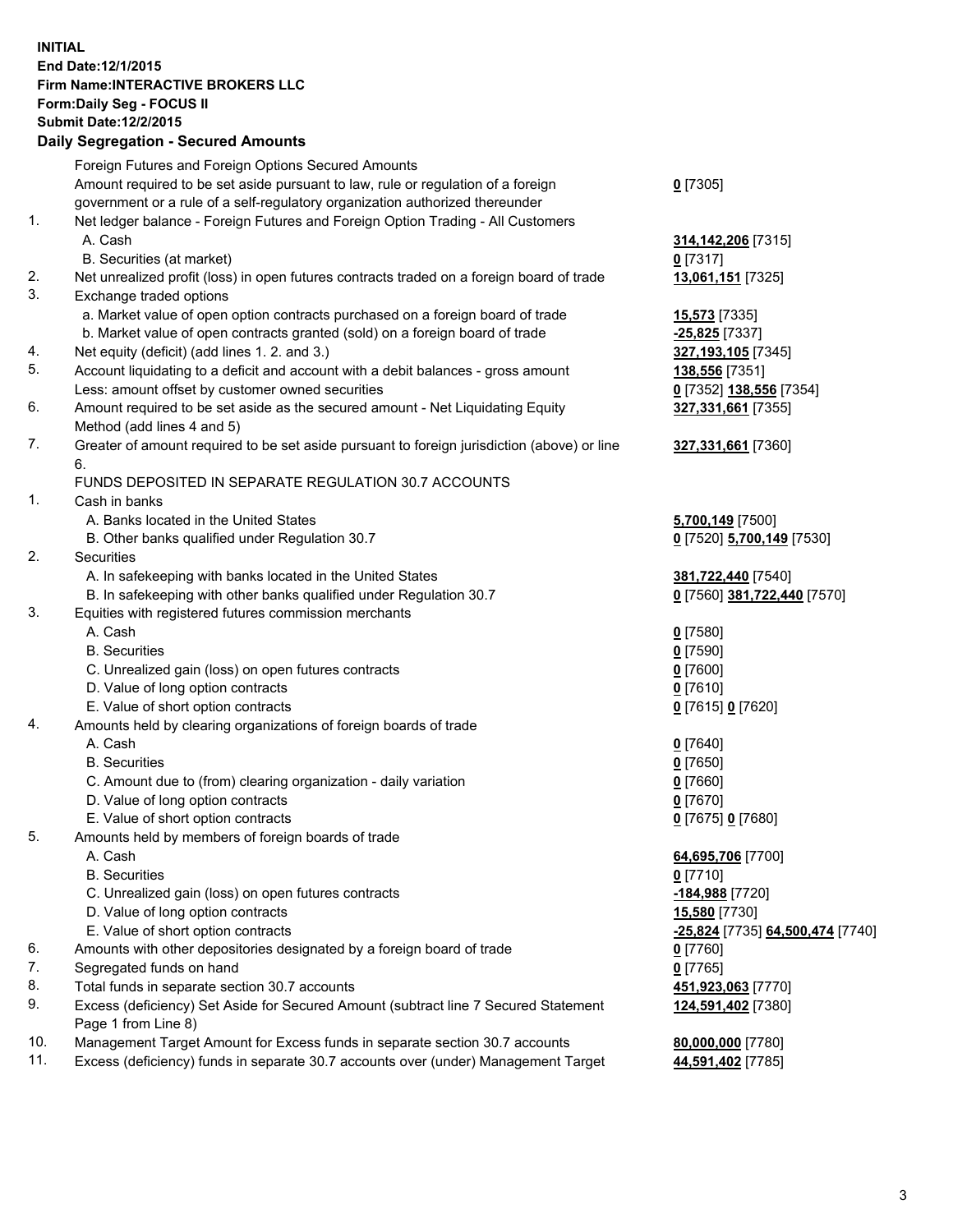**INITIAL End Date:12/1/2015 Firm Name:INTERACTIVE BROKERS LLC Form:Daily Seg - FOCUS II Submit Date:12/2/2015 Daily Segregation - Segregation Statement** SEGREGATION REQUIREMENTS(Section 4d(2) of the CEAct) 1. Net ledger balance A. Cash **2,683,832,367** [7010] B. Securities (at market) **0** [7020] 2. Net unrealized profit (loss) in open futures contracts traded on a contract market **-62,513,353** [7030] 3. Exchange traded options A. Add market value of open option contracts purchased on a contract market **76,913,284** [7032] B. Deduct market value of open option contracts granted (sold) on a contract market **-138,992,668** [7033] 4. Net equity (deficit) (add lines 1, 2 and 3) **2,559,239,630** [7040] 5. Accounts liquidating to a deficit and accounts with debit balances - gross amount **89,525** [7045] Less: amount offset by customer securities **0** [7047] **89,525** [7050] 6. Amount required to be segregated (add lines 4 and 5) **2,559,329,155** [7060] FUNDS IN SEGREGATED ACCOUNTS 7. Deposited in segregated funds bank accounts A. Cash **298,739,156** [7070] B. Securities representing investments of customers' funds (at market) **1,411,778,653** [7080] C. Securities held for particular customers or option customers in lieu of cash (at market) **0** [7090] 8. Margins on deposit with derivatives clearing organizations of contract markets A. Cash **22,256,098** [7100] B. Securities representing investments of customers' funds (at market) **1,107,914,122** [7110] C. Securities held for particular customers or option customers in lieu of cash (at market) **0** [7120] 9. Net settlement from (to) derivatives clearing organizations of contract markets **-17,418,006** [7130] 10. Exchange traded options A. Value of open long option contracts **76,881,112** [7132] B. Value of open short option contracts **-138,960,517** [7133] 11. Net equities with other FCMs A. Net liquidating equity **0** [7140] B. Securities representing investments of customers' funds (at market) **0** [7160] C. Securities held for particular customers or option customers in lieu of cash (at market) **0** [7170] 12. Segregated funds on hand **0** [7150] 13. Total amount in segregation (add lines 7 through 12) **2,761,190,618** [7180] 14. Excess (deficiency) funds in segregation (subtract line 6 from line 13) **201,861,463** [7190] 15. Management Target Amount for Excess funds in segregation **155,000,000** [7194] **46,861,463** [7198]

16. Excess (deficiency) funds in segregation over (under) Management Target Amount Excess